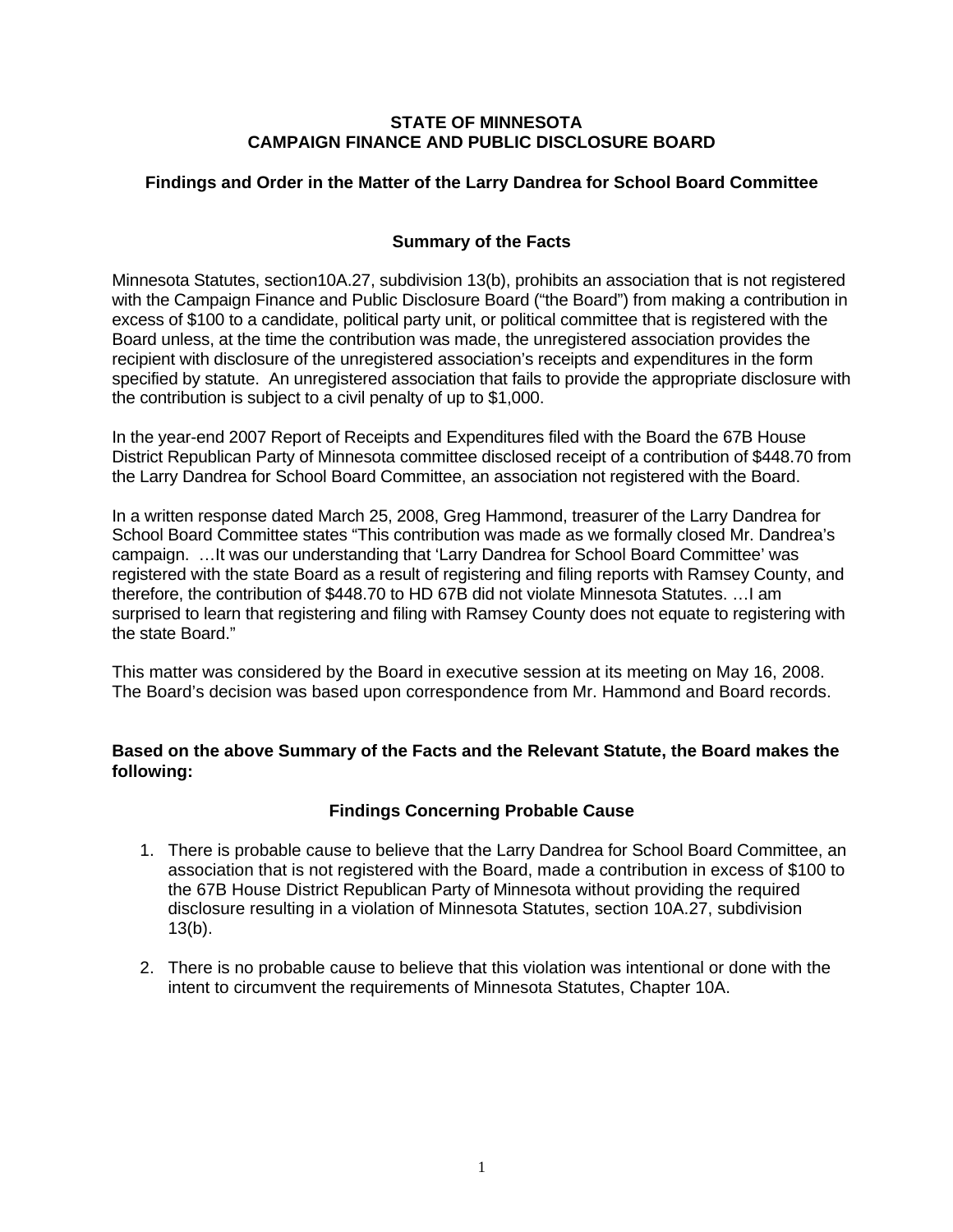#### Based on the above Findings, the Board issues the following:

#### **ORDER**

- 1. In lieu of imposing a civil penalty against the Larry Dandrea for School Board Committee, which no longer exists, the 67B House District Republican Party of Minnesota has been directed by separate order on this date to forward to the Board \$348.70, the amount of the contribution over \$100, by check or money order payable to the State of Minnesota.
- 2. The Board investigation of this matter is hereby made a part of the public records of the Board pursuant to Minnesota Statutes, section 10A.02, subdivision 11, this matter is concluded.

Dated: May 16, 2008

Wer

Sven A. Wehrwein, Chair Campaign Finance and Public Disclosure Board